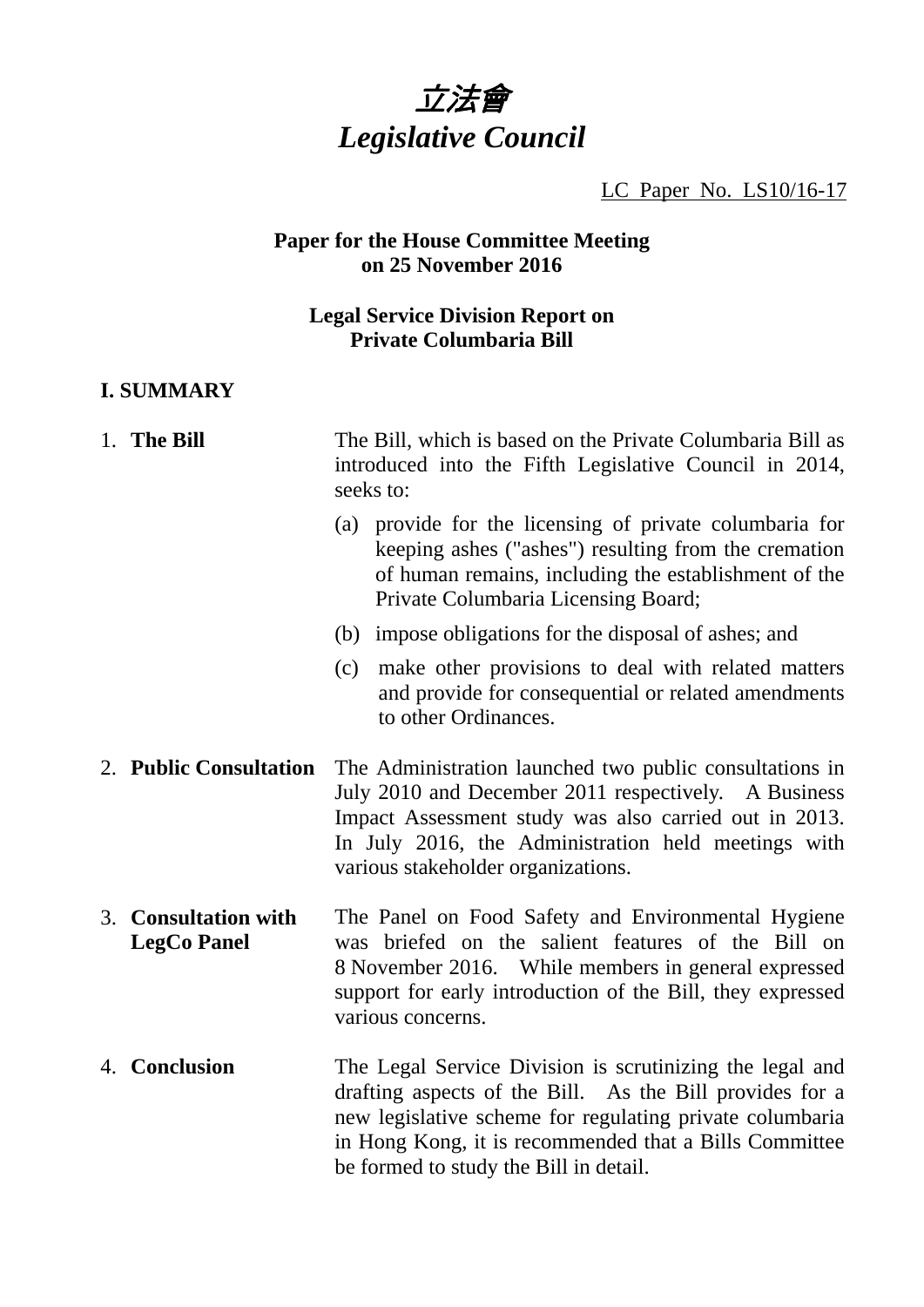#### **II. REPORT**

 The date of First Reading of the Bill is 23 November 2016. Members may refer to the LegCo Brief (File Ref.: FH CR 2/3751/07) issued by the Food and Health Bureau in November 2016 for further details.

#### **Object of the Bill**

2. The Bill seeks to:

- (a) provide for the licensing of private columbaria for keeping ashes ("ashes") resulting from the cremation of human remains, including the establishment of the Private Columbaria Licensing Board ("the Licensing Board");
- (b) impose obligations for the disposal of ashes; and
- (c) make other provisions to deal with related matters such as the enforcement provisions and the appeal mechanism under the Bill, and provide for consequential or related amendments to other Ordinances.

#### **Background**

 $\overline{a}$ 

3. In June 2014, the Administration introduced the Private Columbaria Bill ("the Former Bill") into the Fifth Legislative Council ("the Fifth LegCo") for regulating private columbaria. A Bills Committee ("the Former BC") was then formed to study the Former Bill. Members of the Former BC raised various concerns on the Former Bill. In response to their concerns, deputations' views and enquiries made by the legal adviser to the Former BC and for implementing the Administration's revised or further proposals, the Administration proposed a total of 547 Committee stage amendments ("CSAs") to the Former Bill.

4. Members may refer to the Report of the Former BC ("the Former BC Report") (LC Paper No. CB(2)1843/15-16) for the views given by the Former BC on the Former Bill (including the Administration's  $CSAs$ )<sup>[1](#page-1-0)</sup>, LC Paper No.

<span id="page-1-0"></span><sup>1</sup> For example, the Former BC noted that amendments might have to be made in the future to certain legislative provisions after review, such as the provision on the keeping of ashes in the form of synthetic materials in domestic premises (see paragraphs 8 to 11 of the Former BC Report). With respect to certain requirements which were not to be prescribed in subsidiary legislation but with criminal sanction imposed in the event of default, the Former BC also expressed concerns but agreed on such arrangement for certain reasons (see, for example, paragraph 41 of the Former BC Report). At the request of the Former BC, the Administration undertook to keep in view the implementation of the Former Bill, if passed, and propose amendments to it as and when necessary and a review of it would in any event be conducted around three years after enactment (see, for example, paragraph 143(a) of the Former BC Report).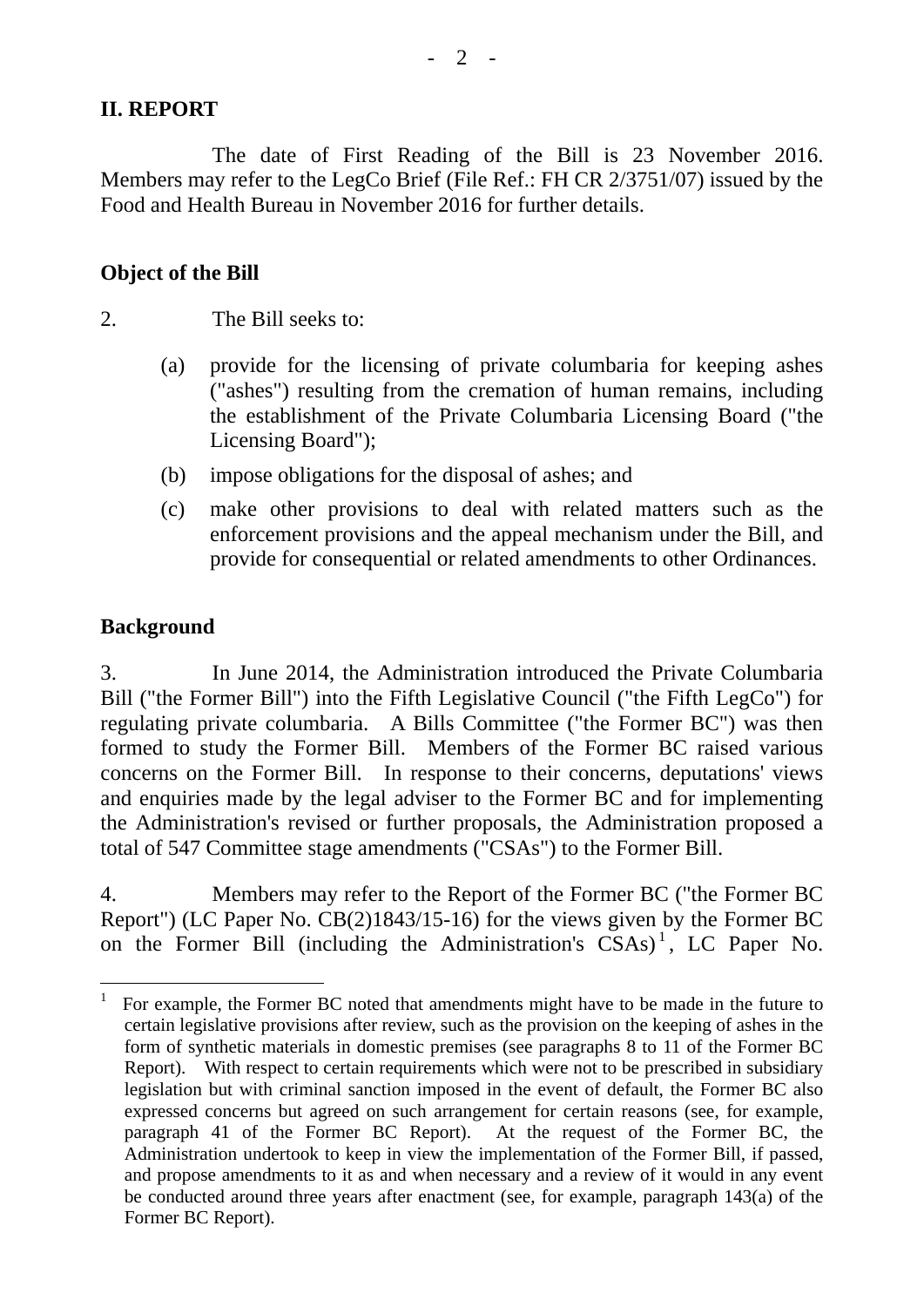CB(3)772/15-16 for the full set of the Administration's CSAs, and the Administration's paper (LC Paper No. CB(2)1860/15-16(01)) for the Administration's explanations on those CSAs. [So](#page-2-0)ft copies of these papers are available at the website of the Legislative Council.<sup>[2](#page-2-0)</sup>

5. The resumption of the Second Reading debate, Committee stage and Third Reading on the Former Bill were put on the Agendas of the Council meetings of 6 July 2016 and 13 July 2016 but were not reached before Fifth LegCo stood prorogued. The Administration therefore introduces the Bill, which is, according to paragraph 1 of the LegCo Brief, based on the Former Bill and incorporates all the CSAs proposed by the Administration to the Former Bill. As stated in paragraph 4 of the LegCo Brief, nothing substantive has been changed in the Bill, save for a few minor technical details and stylistic polishing.

### **Provisions of the Bill**

 $\overline{a}$ 

6. The main provisions of the Bill are explained in the ensuing paragraphs.

#### The licensing scheme for private columbaria

*Licensing requirements for operating a private columbarium (Part 3 of the Bill)* 

7. Under the licensing scheme proposed in the Bill, a person must not operate, keep, manage or in any other way have control of a private columbarium unless the person has a licence, an exemption or a temporary suspension of liability ("TSOL"). These three instruments are called "specified instruments" under the Bill. Only a licence holder would be authorized to sell interment rights in respect of the columbarium. Contravention of the prohibition would be an offence punishable, on summary conviction, with a fine of \$2,000,000 and an imprisonment for three years, and on conviction on indictment, with a fine of \$5,000,000 and an imprisonment for seven years.

## *Eligibility criteria (Part 4 of and Schedule 2 to the Bill)*

8. To be eligible for a licence, the columbarium must comply with prescribed requirements such as land-related, planning-related and building-related requirements as defined in Schedule 2 to the Bill and that the applicant must hold the columbarium premises directly from the Government. In case the columbarium is a pre-cut-off columbarium (i.e. a columbarium that was in

<span id="page-2-0"></span><sup>2</sup> As noted from paragraph 141 of the Former BC Report, a few number of CSAs were proposed by the Administration after the last meeting of the Former BC held on 13 June 2016. Please refer to the Administration's paper for details.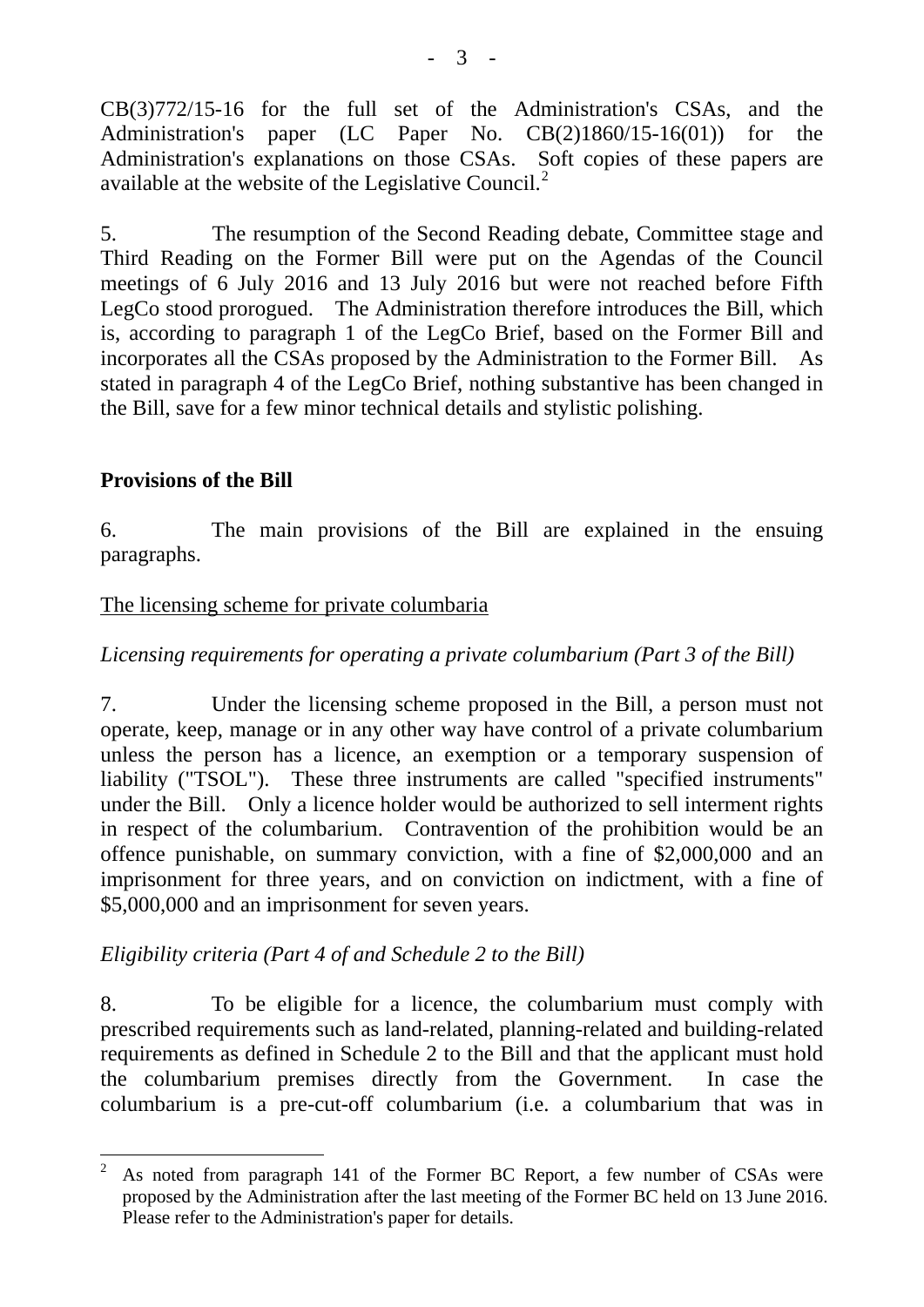operation, and in which ashes were interred in niches, immediately before the cut-off time (i.e. 8 a.m. on 18 June 2014)), certain requirements would be modified.

9. Only a pre-cut-off columbarium would be eligible for an exemption or TSOL. To qualify for an exemption, the pre-cut-off columbarium must, among other things, be one which commenced operation before 1 January 1990. In the case of TSOL, the layout for ash interment in the pre-cut-off columbarium must be limited in extent to that as at the cut-off time and that the columbarium must also comply with other applicable requirements. An application for the issue of TSOL must be made together with an application for the issue of a licence and/or an exemption.

### *Applications for specified instruments and the establishment of the Licensing Board (Parts 2 and 4 of, and Schedules 1 and 3 to, the Bill)*

10. An application for the issue, renewal or extension of a specified instrument must be made to the Licensing Board to be established under clause 8 of the Bill. The Licensing Board would be conferred various functions and powers, including the power to revoke or suspend for a certain period a specified instrument upon prescribed circumstances.

### *Requirements on agreements for the sale of interment rights and obligations in relation to operation of a columbarium (Part 5 of and Schedule 4 to the Bill)*

11. The Bill imposes the requirements that an agreement for the sale of an interment right entered into on or after the enactment date (i.e. the day on which the Bill, if passed, is published in the Gazette) must meet in order for it to be enforceable against the purchaser. If an agreement is not enforceable, the purchaser may cancel the agreement and the seller must refund to the purchaser in accordance with the prescribed requirements.

12. The Bill also imposes various obligations on a holder of a specified instrument in relation to the operation of the columbarium such as the requirements to exhibit a specified instrument and keep the columbarium clean and in good repair.

## Obligations in disposal of ashes (Part 7 of and Schedule 5 to the Bill)

13. The Bill provides for obligations in disposing of ashes interred in a columbarium. A person who has operated, kept, managed or in any other way had control of a columbarium must not abandon the columbarium, whether or not a specified instrument is issued. Further, such a person must not improperly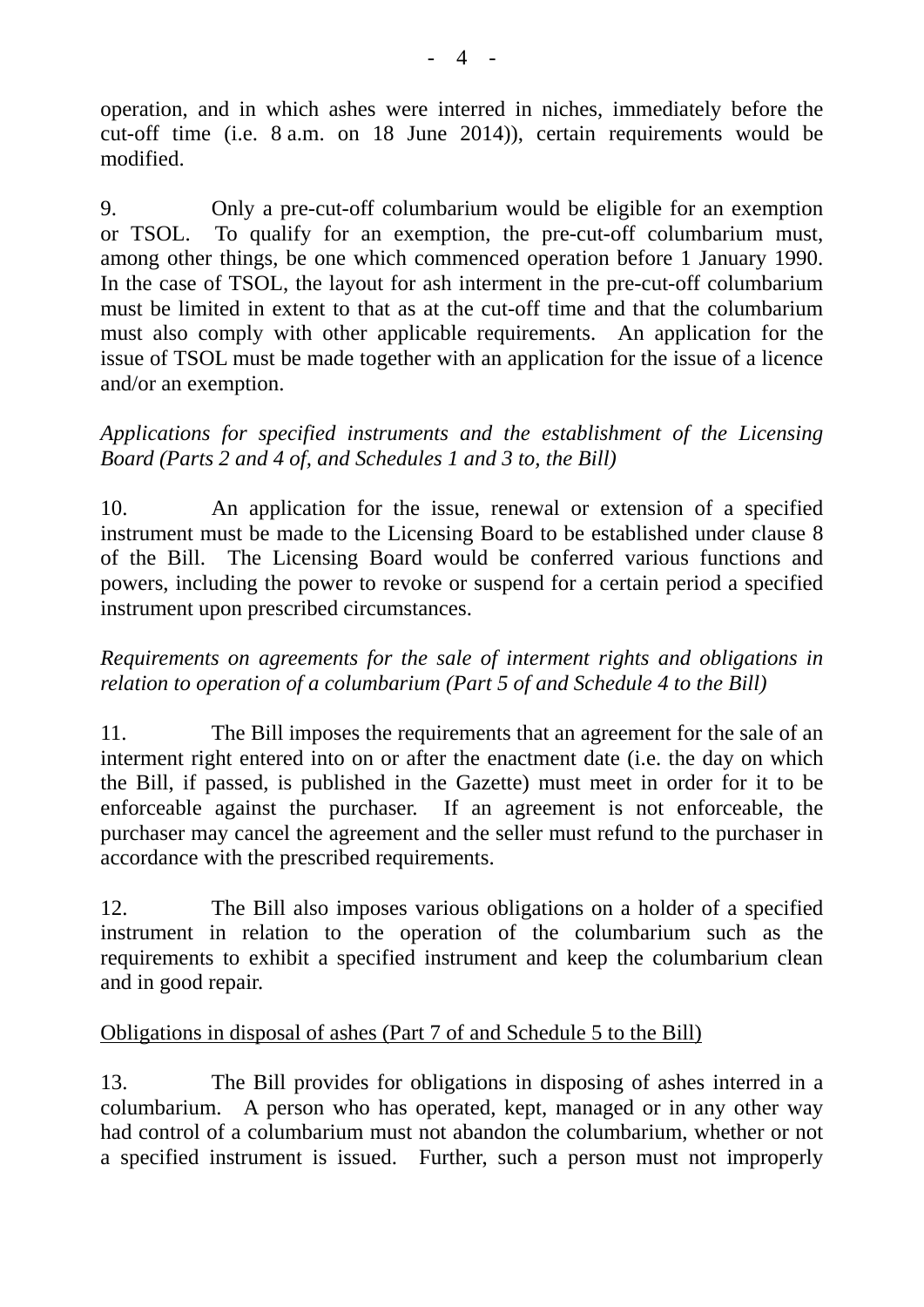dispose of ashes. Contravention of any of the obligations would be an offence which carries the same penalties as those stated in paragraph 7 above. Part 2 of Schedule 5 prescribes the ash disposal procedures to be carried out.

14. A person who takes possession of the premises of a columbarium (such as an owner or a mortgagee) must also carry out the prescribed ash disposal procedures or where applicable, invite the Director of Food and Environmental Hygiene ("the Director") to carry out the necessary steps for disposal of ashes as required. Failure to comply would constitute an offence for which the maximum penalty is proposed to be a fine of \$250,000 or \$500,000, depending on whether the person is an owner or mortgagee who acquired an interest in the premises subject to the obligation to carry out the prescribed ash disposal procedures.

15. The Director, an authorized officer or a public officer would be empowered to carry out necessary steps for disposal of ashes in respect of a columbarium if the prescribed ash disposal procedures have, or any step in them has, not been carried out. For this purpose, an application for a court order may be made for occupying the premises concerned.

### Other provisions (clauses 4 to 7 and Parts 6, 8 to 11 of, and Schedules 6 and 7 to, the Bill)

16. Clauses 4 to 7 of the Bill exclude certain columbaria, crematoria and premises from the application of the Bill or part of the Bill, for example, Government columbaria and domestic premises where no more than 10 containers of ashes are kept.

17. Part 6 of the Bill contains enforcement provisions, including empowering the Director or an authorized officer to enter and inspect a columbarium.

18. Part 8 of the Bill provides for the appeal mechanism under the Bill. For this purpose, the Private Columbaria Appeal Board would be established under clause 81 of the Bill.

19. Part 9 of the Bill contains provisions which deal with miscellaneous matters relating to the Bill. Schedules 6 and 7 to the Bill set out the fees payable and the transitional arrangements under the Bill respectively.

20. Part 10 of the Bill deals with the implications of the Bill on other Ordinances and legal requirements. Part 11 of the Bill makes consequential and related amendments to certain Ordinances.